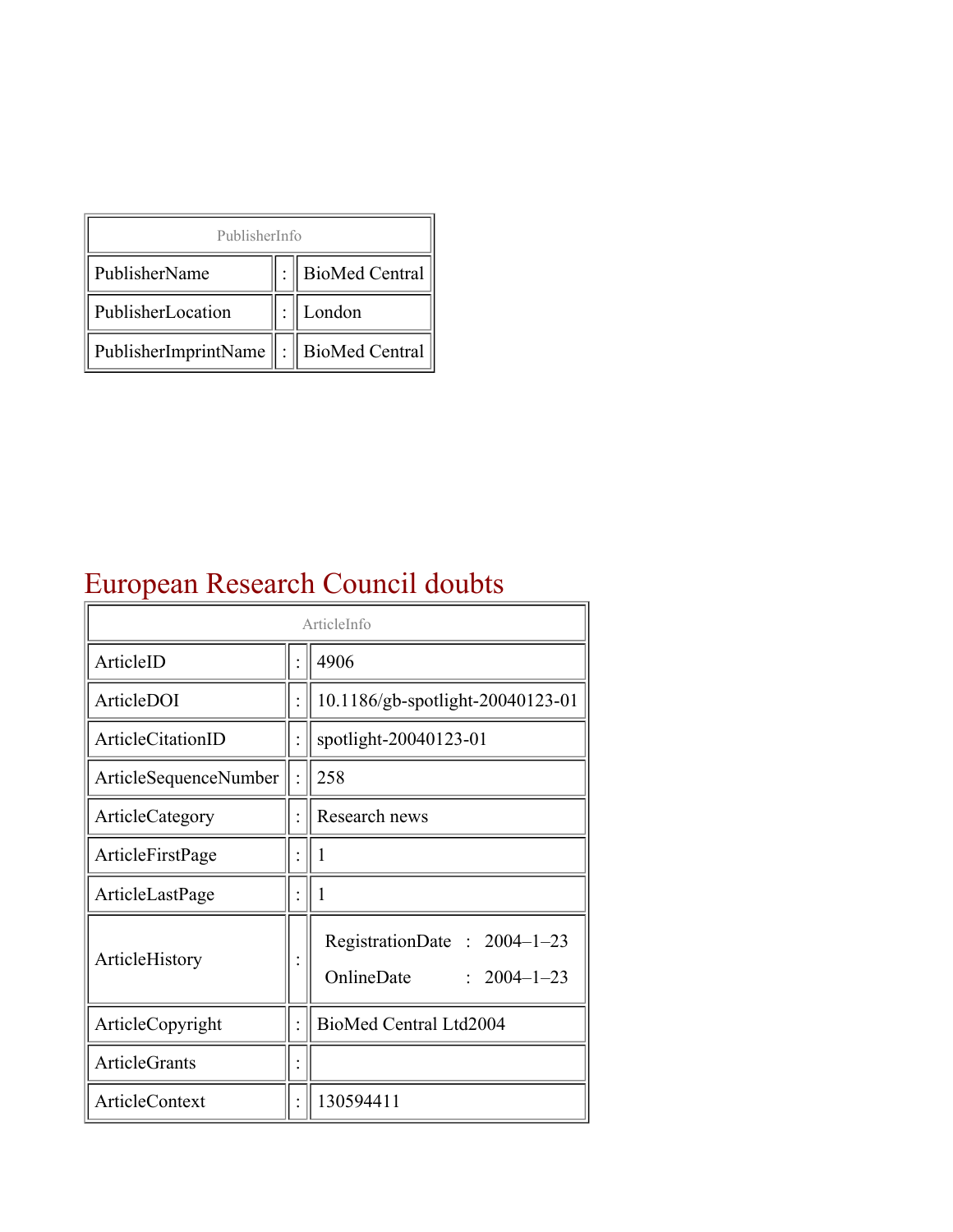Doubts are mounting in the European scientific community about the direction of plans to create a European Research Council (ERC). There is broad support for the council in principle, but widespread concern over how it will be administered and funded.

An expert group reporting to the [European Council of Ministers](#page-2-0) recently [recommended](#page-2-1) that the ERC be set up within the budget of the next [European Commission](#page-2-2) (EC) [Framework Programme](#page-2-3), the main source of centralized European research funding. This is generating worries that the ERC will become entangled in EC bureaucracy and politics.

Chris Leaver, vice chairman and chairman-elect of the UK [Biochemical Society](#page-2-4)told us he was seriously troubled by the plans due to the way the existing Framework Programme is run. He believes many scientists across Europe feel the same way.

"If the ERC is run along the same lines as the Framework Programme, it will be a complete disaster and nobody will sign up to it," he said. "One senses there is a lack of scientific coordination and planning within the EC itself."

Leaver's comments were made in the light of a [report](#page-3-0) from the UK [Royal Society,](#page-3-1) which described current developments to set up an ERC as premature. The Royal Society called for a rigorous analysis of how science is funded in the EU member states before a decision is taken establishing the ERC.

The report warns: "Without a significant improvement in the information available across the European Union, central policy at best will be difficult to develop and at worse the decisions taken may be counter-productive."

"Different people have different expectations of what an ERC would deliver, and that's very muddling," Julia Higgins, vice president of the Royal Society, told us. "There is just not clarity of thinking yet, about exactly how you would do it and how you would fund it."

Higgins accepts that if European Commission money is to support the ERC, then the commission must be involved in administering it. "The Royal Society would not say the commission must not run it, but we would say if it is going to, it cannot be run like the previous Framework Programmes," said Higgins. The key issue for Higgins is that ERC grants would need to be distributed solely on the basis of scientific excellence and not for any political reasons or to ensure each country gets a balanced return on the money it contributes.

Lennart Philipson of Sweden's [Karolinska Institute](#page-3-2), and former director general of the [European](#page-3-3) [Molecular Biology Laboratory](#page-3-3), told us that he expected widespread opposition to the process of setting up the ERC. But accepting that "the ball has started to roll," he said, "the important issue now is to assure that the ERC becomes a science-led activity away from the bureaucracy of Brussels." In June 2003, he published his own [proposals](#page-3-4) for an ERC that "must be led and administered by scientists."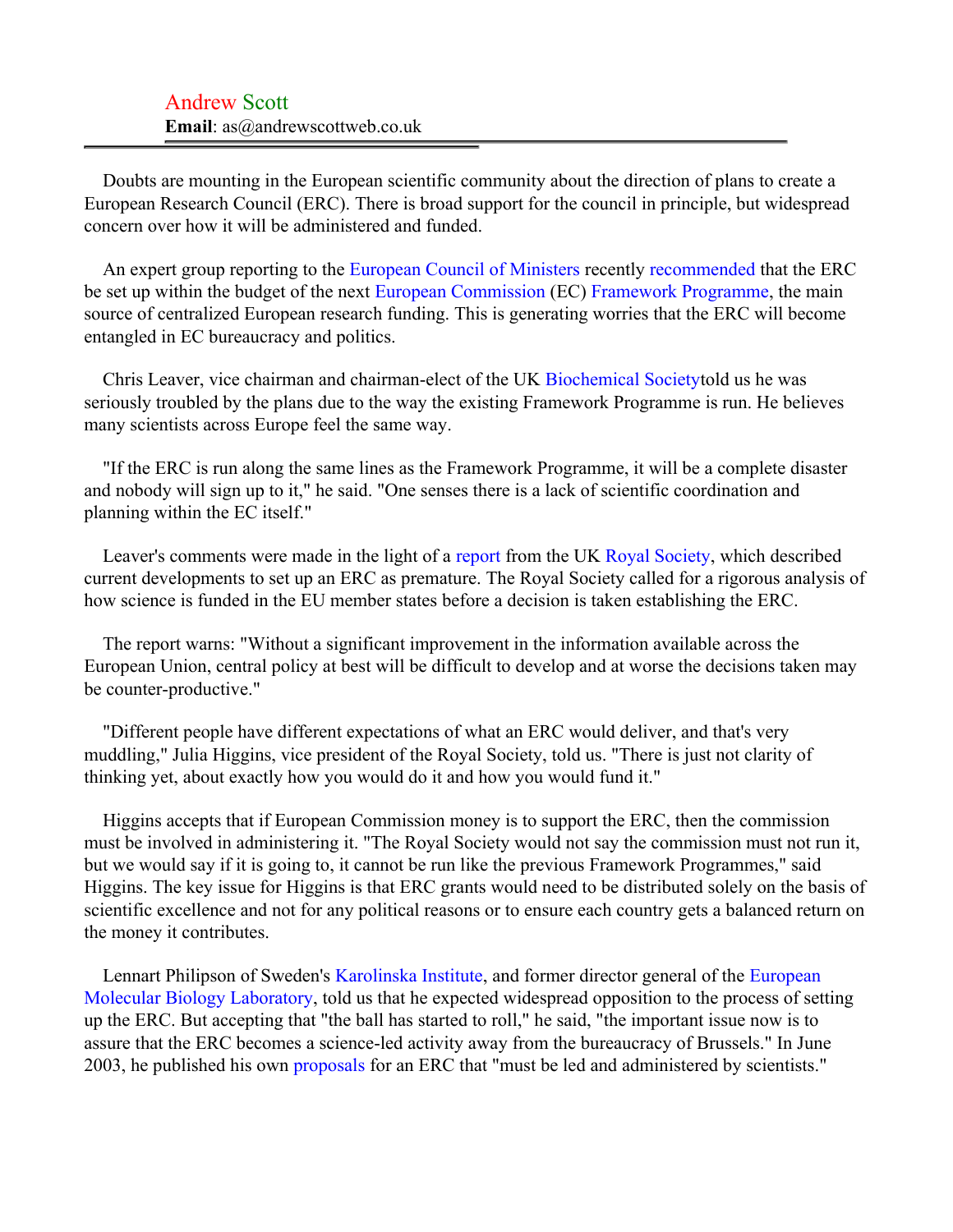Philipson and Leaver share Higgins' concern that an ERC that is too close to Brussels bureaucracy would not take decisions solely on the basis of good science, but would also be influenced by political considerations.

Leaver said he could support the ERC "as long as it was science-driven and based on excellence in science. But I know that EU money is such unpleasant money to deal with that it is almost not worth going for. For every pound given to science, the bureaucratic cost is very significant." He is also concerned that funds used to support the ERC will be diverted from national funding programs, which are already overstretched.

"Letting the same people who run the Framework Programme also run the planned ERC would doom this enterprise from the start," said Gottfried Schatz, president of the [Swiss Science and Technology](#page-3-5) [Council,](#page-3-5) speaking to us in December. Schatz is highly critical of the bureaucracy and enforced networking that he feels accompanies all Framework Programme activities.

The European Commission's latest opinions on the ERC came within a general [communication](#page-3-6) on the way forward for basic research in Europe, released on January 14. The commission sees the creation of an ERC as an important part of its wider efforts to bind European research efforts into a cohesive [European Research Area](#page-3-7).

The next formal step in the process comes in February, with a presentation on plans for the ERC in the [European Parliament.](#page-3-8) A political decision is expected sometime in 2004, although the ERC itself is unlikely to be set up before 2007.

## References

1. The Council of the European Union, [http://ue.eu.int/en/Info/index.htm]

2. Scott A: European Research Council Plans *The Scientist*, December 24, 2003, [http://www.thescientist.com/news/20031224/03/]

- <span id="page-2-0"></span>3. European Commission, [http://europa.eu.int/comm/index\_en.htm]
- <span id="page-2-1"></span>4. The Sixth Framework Programme, [http://europa.eu.int/comm/research/fp6/index\_en.html]
- <span id="page-2-4"></span><span id="page-2-3"></span><span id="page-2-2"></span>5. [The Biochemical Society, \[http](http://www.the-scientist.com/news/20031224/03/)://www.biochemistry.org/]